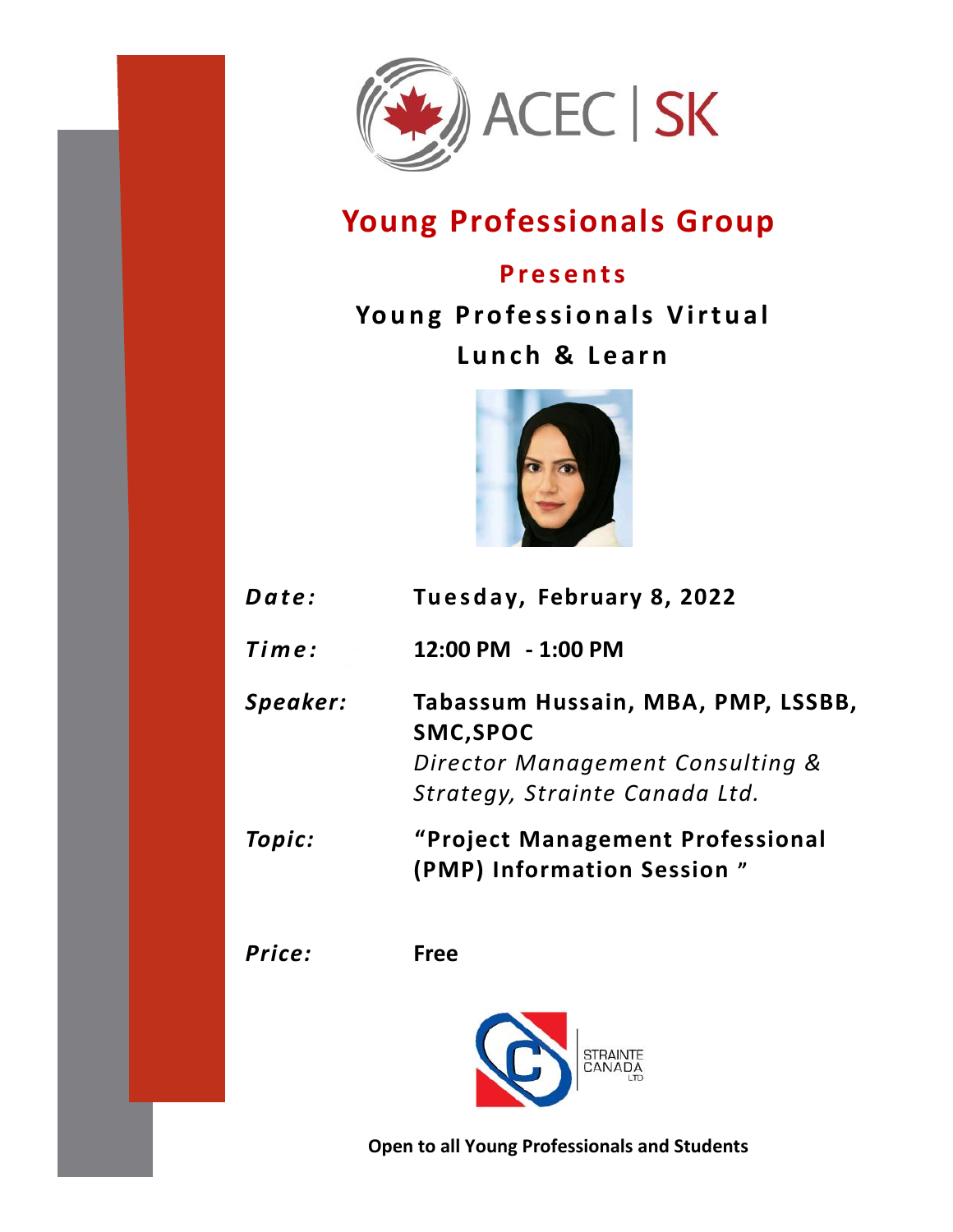

### **S p e a ke r s' B i o s**

Tabassum Hussain, MBA, PMP, LSSBB, SMC, SPOC *Director Management Consulting & Strategy* Strainte Canada Ltd.



Tabassum Hussain, is a Management Consultant by profession and the founder & director of the training and consulting firm, Strainte Canada Ltd. She is also the founder & CEO of a Non-Profit organization for women, CAWm Canada – Connecting All Women.

Tabassum is a former Professor of Business Analysis and Process Management at Sheridan College. She has over 10 years of experience in leading projects and helping organizations in various industries and leading diverse teams in fast-paced, cross-functional environments. Her working experience in these industries has been mostly focused on Program & Project Management, Strategic Decision Making, Digital Transformation, Lean Implementation & Process Improvement.

She holds two MBA degrees – one from Cornell University and the other from Queen's University. Her professional certifications include PMP, Lean Six Sigma Black Belt, Scrum Master Certification, as well as the Scrum Product Owner Certification.